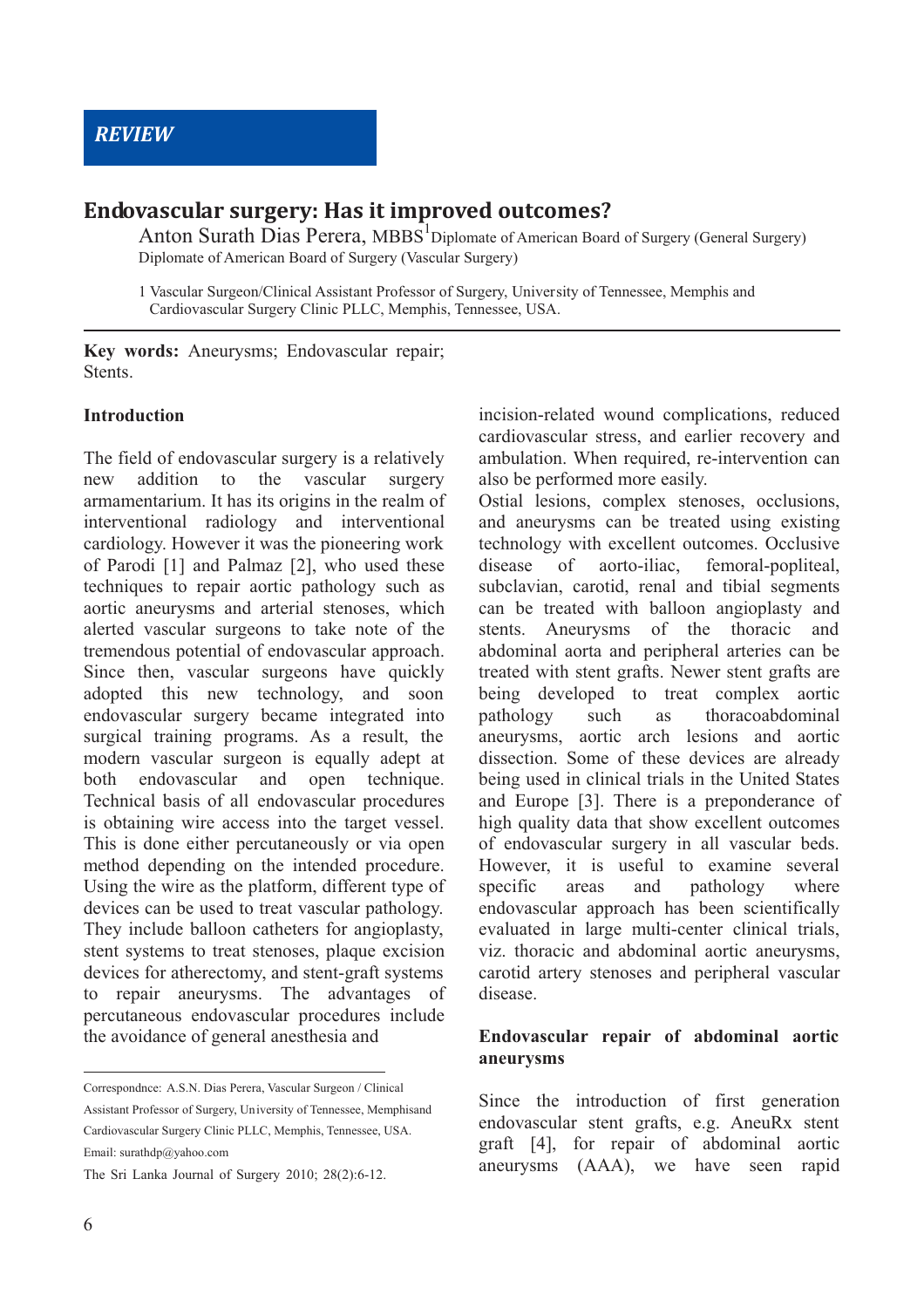advances in this field. Devices currently available for use in the United States are all second-generation devices that have seen further improvements since their first introduction (Cook Zenith®, Gore Excluder®, Medtronic Talent/Endurant®, and Endologix Powerlink®). The efficacy of endovascular (EVAR) versus open repair of AAAs was studied in two European, multi-center, randomized clinical trials (Endovascular Aneurysm Repair Trial 1(EVAR-1) and The Dutch Randomized Endovascular Aneurysm Management Trial(DREAM)) in which patients with large aneurysms ( $>5.5$  for EVAR-1 and >5.0 cm for DREAM) were randomized to open repair or EVAR [5,6]. Primary endpoint was overall mortality. In both trials, 30-day mortality was lower with EVAR compared to open repair (1.7% versus 4.7% in EVAR-1 and 1.2% versus 4.6% in DREAM). Four (4) years after randomization, all-cause mortality was similar in the two groups (about 28%) and the survival rates were similar. However, the rate of re-interventions was higher in the EVAR group. In the United States, the OVER trial (Open versus Endovascular Repair) showed similar results [7]. Following these results, EVAR has been widely adapted as the first-line therapy for

AAAs with suitable anatomy. However, we still do not have longterm data for these patients, i.e. 10 – 20 year outcomes. Therefore, for younger patients, with low cardiac and medical risk, open repair should still be offered as a first – line treatment option.

## **Endovascular repair of thoracic aortic aneurysms**

Open repair of thoracic aortic aneurysms have traditionally been associated with high perioperative mortality and morbidity (up to 10% and 50% respectively). Introduction of endovascular stent grafts to treat descending thoracic aortic aneurysms (DTAA) once again changed the "playing field." According to the data extracted from non-randomized but prospective databases used for regulatory trials for the United States Food and Drug Administration (FDA) approval, the reduction in mortality and major perioperative comorbidities such as respiratory failure and paraplegia has been considerable [8,9] (Table 1). A recent meta-analysis of endovascular intervention versus open surgery for thoracic aortic pathology revealed similar outcomes: mortality in the stenting group was 5.57%

**Table 1**. Summary of Results from Three Regulatory Trials and One Large registry from Europe for Endovascular Repair of Descending Thoracic Aortic Aneurysms (DTAA)

|                                          | Gore<br><b>TAG</b><br><b>Study</b> | <b>STARZ</b>    | <b>VALOR</b> | <b>Combined Open</b><br><b>Repair Controls</b><br>from Trials | $Eurostar +$<br><b>UK Registry</b> |  |  |  |  |
|------------------------------------------|------------------------------------|-----------------|--------------|---------------------------------------------------------------|------------------------------------|--|--|--|--|
| <b>Stent Graft</b>                       | <b>TAG</b>                         | TX <sub>2</sub> | Talent       |                                                               | Multiple                           |  |  |  |  |
| Patient No.                              | 140                                | 160             | 195          | 353                                                           | 249                                |  |  |  |  |
| <b>30-day Outcomes:</b>                  |                                    |                 |              |                                                               |                                    |  |  |  |  |
| Mortality $(\% )$                        | 1.5                                | 1.9             | 2.1          | 7.1                                                           | 5.3                                |  |  |  |  |
| *SCI $(% )$                              | 2.8                                | 5.6             | 8.7          | 13                                                            | $\overline{4}$                     |  |  |  |  |
| Stroke $(\% )$                           | 3.5                                | 2.5             | 3.6          | 6.7                                                           | 2.8                                |  |  |  |  |
| ** $MAE (%)$                             | 28                                 | 41.9            | 30           | 77.3                                                          |                                    |  |  |  |  |
| <b>Vascular</b><br>Complications $(\% )$ | 14                                 | 22              | 9.2          | 16.3                                                          | 2.4                                |  |  |  |  |

\*SCI – Spinal Cord Injury \*\*MAE – Major Adverse Events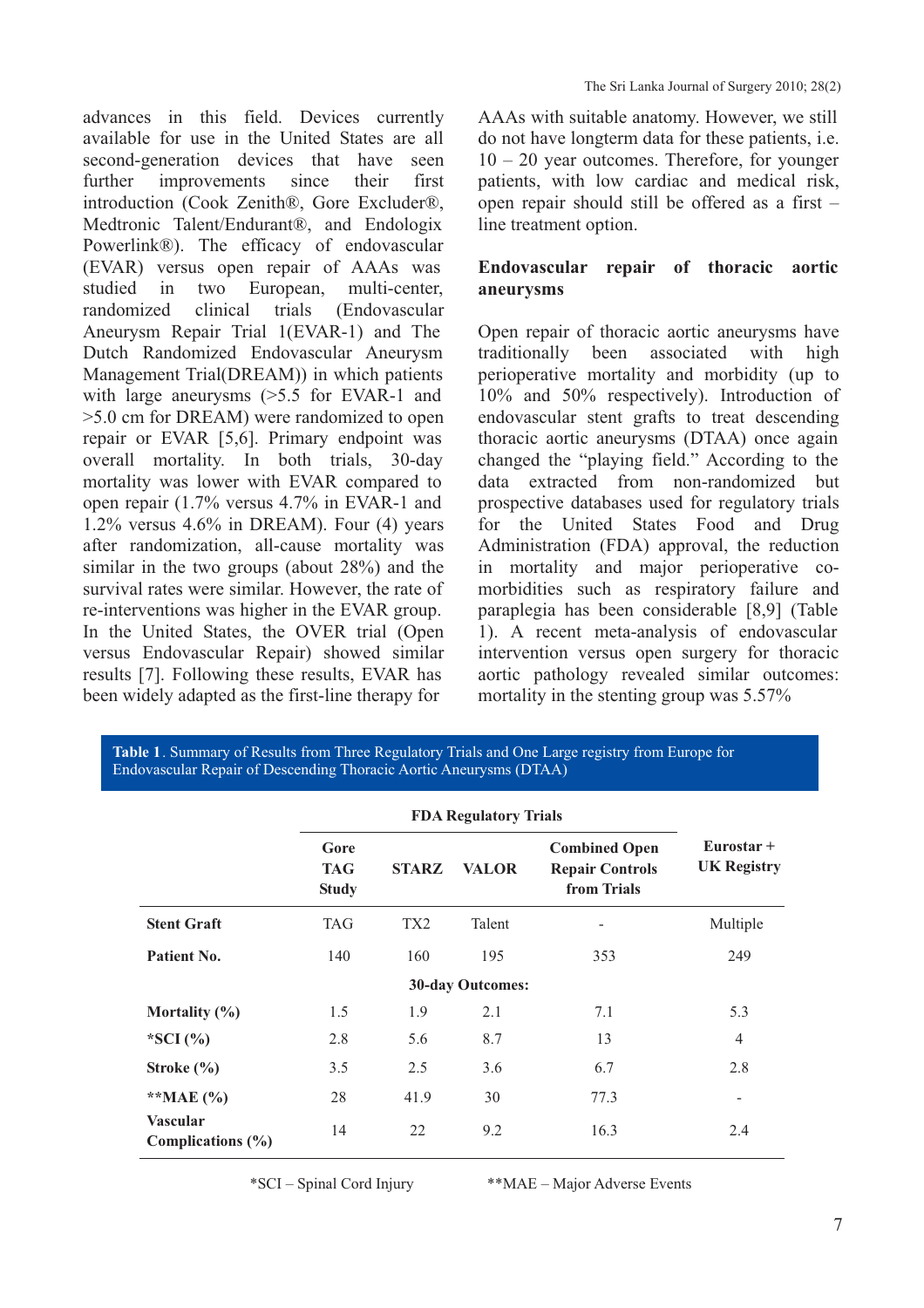Endovascular surgery

compared to and 16.5% in the open arm. Similarly, the incidence of major neurological complications was 5.4% in the stent patients and 14% in open patients [9]. According to follow up data, these early benefits of thoracic endovascular aneurysm repair (TEVAR) appear to persist up to 5-years. In view of these findings, it is inconceivable that we will ever have a randomized clinical trial to compare endovascular versus open treatment for DTAA. Therefore, TEVAR has become the preferred treatment modality for all patients with DTAA who have suitable anatomy. Endovascular repair has also been used to repair aortic arch aneurysms and thoracoabdominal aortic aneurysms using either hybrid technique (endograft exclusion of the aorta with open bypass of critical aortic branches) or fenestrated stent grafts. Early results, though encouraging, have not shown conclusive benefit over open repair [10,11,12,13]. It is likely that in near future we will see some form of a prospective clinical trial to evaluate the outcomes of endovascular versus open treatment of aortic arch pathology and thoracoabdominal aneurysms.

## **Endovascular treatment of carotid disease**

Several, landmark multi-center randomized clinical trials in Europe and North America have firmly established efficacy of carotid endarterectomy (CEA) for stroke prevention

[14,15,16,17]. The open surgical technique has become so refined over the years that routine carotid endarterectomy in the United States has a reported stroke and death rate of only 2 percent [18]. However in both high medical risk patients and in those undergoing re-operative carotid surgery, risk of stroke, myocardial infarction and nerve injury is higher. Carotid angioplasty and stenting (CAS) was attempted in these patients to minimize the above complications. Several large case series and clinical trials reported good outcomes but these were flawed in terms of scientific method to be considered as the highest level of evidence. Therefore, two large, simultaneous trials, Carotid Revascularization Endarterectomy vs. Stenting Trial (CREST) and International Carotid Stenting Study (ICSS), were conducted in the United States and Europe respectively to directly compare CAS with CEA [19,20]. The North American CREST trial showed that the two techniques were equivalent when stroke, death and myocardial infarction were considered together as a composite endpoint (5.2 % versus 4.5 %). When individual endpoints were analyzed, the stroke rate was twice as high with CAS compared CEA (4.1% vs. 2.3 %). CAS patients had lower rate of myocardial infarction. Overall, the quality of life of patients was affected more by stroke (Table 2). In the European ICSS trial, which incidentally had a higher overall stroke and death rate when compared to the CREST trial,

**Table 2**. CREST Trial Outcome: Primary endpoint, components of primary endpoint and other events according to the treatment group

| <b>End Point</b>                                  | <b>CAS</b><br>$(N=1252)$ | <b>CEA</b><br>$(N=1240)$<br>(%) | <b>Hazard Ratio</b><br>for CAS vs.<br>$CEA (95\% CI)$ | <b>P</b> Value |
|---------------------------------------------------|--------------------------|---------------------------------|-------------------------------------------------------|----------------|
| Death                                             | 0.7                      | 0.3                             | 2.25                                                  | 0.18           |
| <b>Stroke</b>                                     | 4.1                      | 2.3                             | 1/79                                                  | 0.01           |
| <b>Myocardial Infarction (MI)</b>                 | 1.1                      | 2.3                             | 0.50                                                  | 0.03           |
| Primary end point (Stroke,<br><b>MI</b> or death) | 5.2                      | 4.5                             | 1.18                                                  | 0.38           |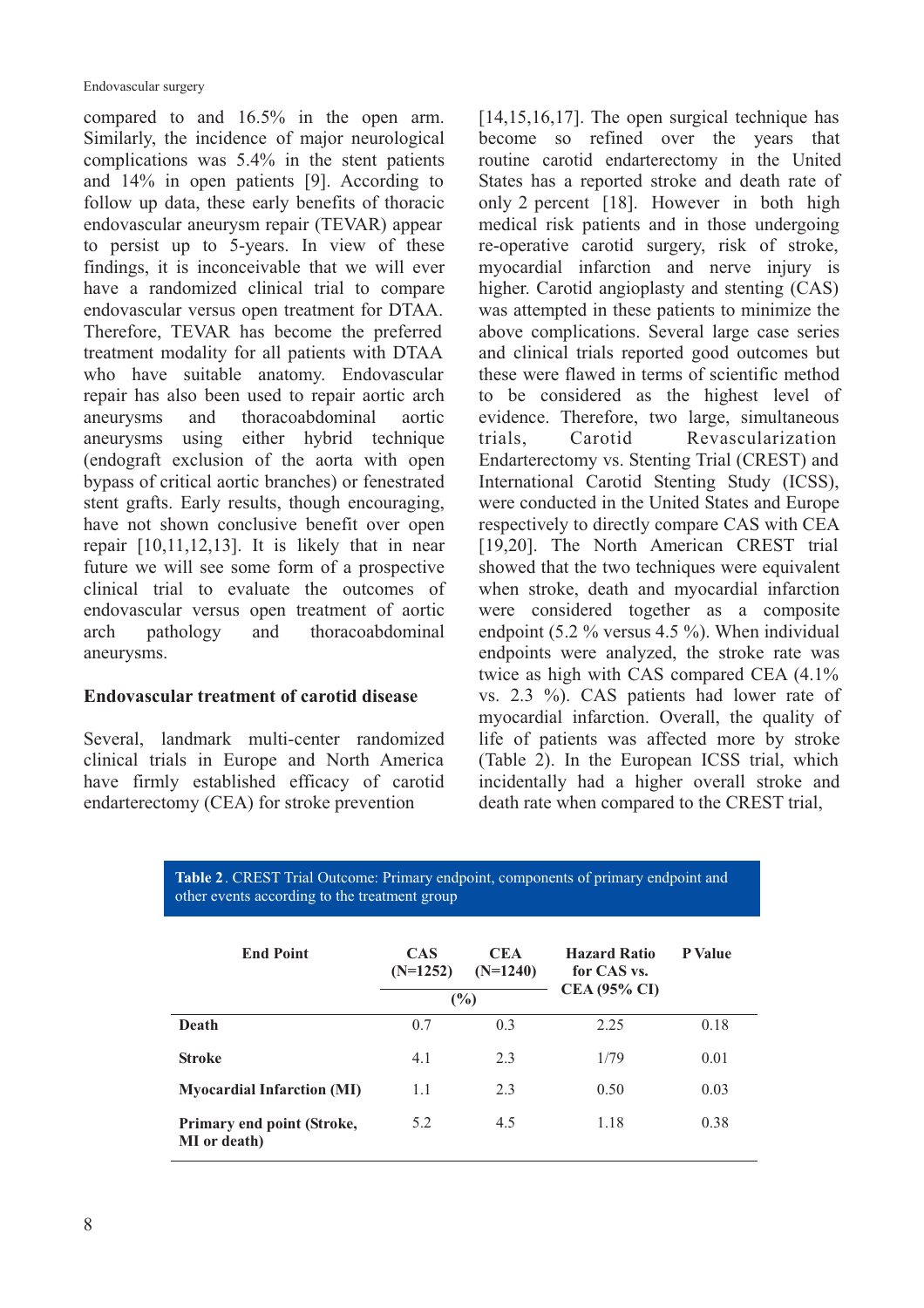| <b>Table 3</b> . ICSS Trial: Outcome measures |                                    |                                    |                                               |                                                        |                |  |  |  |  |
|-----------------------------------------------|------------------------------------|------------------------------------|-----------------------------------------------|--------------------------------------------------------|----------------|--|--|--|--|
|                                               | <b>Stenting group</b><br>$(N=853)$ | <b>Endarterectomy</b><br>$(n=857)$ | <b>Hazard</b><br>ratio<br>$(95\% \text{ CI})$ | <b>Risk</b><br>difference, $\%$<br>$(95\% \text{ CI})$ | <b>P</b> Value |  |  |  |  |
|                                               |                                    | $(\%)$                             |                                               |                                                        |                |  |  |  |  |
| Stroke, death or<br>myocardial infarction     | 8.5                                | 5.2                                | 1.69                                          | $3.3\%$                                                | 0.006          |  |  |  |  |
| Any stroke                                    | 7.7                                | 4.1                                | 1.92                                          | $3.5\%$                                                | 0.002          |  |  |  |  |
| Any stroke or death                           | 8.5                                | 4.7                                | 1.86                                          | $3.8\%$                                                | 0.001          |  |  |  |  |
| All-cause death                               | 2.3                                | 0.8                                | 2.27                                          | 1.45%                                                  | 0.017          |  |  |  |  |

CEA was superior for all endpoints (Table 3). The verdict from these two large trials did not leave a clear victor. Instead, the current consensus is to consider both CEA and CAS as complimentary procedures for treatment of carotid disease, and the choice of procedureshould be individualized according to patient risk factors and comorbidities. One important caveat is that CEA was found to be safer in patients over age of 80 years. The presumption is that the calcified aorta and tortuous aortic arch anatomy in older patients placed them at higher risk for stroke during CAS.

#### **Endovascular treatment of peripheral vascular disease**

Peripheral arterial occlusive disease involves the aorto-iliac, femoro-popliteal and tibial arterial segments. Open bypass still remains the gold standard to which all other treatment approaches to aorto-iliac occlusive disease (AIOD) is compared. Procedures such as aortofemoral, ilio-femoral and femoro-femoral bypass have proven long-term patency. The primary patency rates of aorto-femoral bypass and femoro-femoral bypass are approximately 90% and 70% respectively at 5 years [21,22,23,24]. Compared to these results, 5 year, secondary patency of TASC (Trans-Atlantic Inter-Society Consensus Document on Management of Peripheral Arterial Disease) A and B lesions following angioplasty and stenting is reported at around 80 percent

[25,35]. However, endovascular intervention for TASC C and D lesions (more diffuse disease including chronic total occlusions, bilateral occlusions and disease extending to external iliac arteries) has markedly inferior patency rates of around 75% at 2 years [26,27]. Therefore, in the aorto-iliac segment, angioplasty and stenting is considered first line therapy for TASC A a nd B lesions whereas open surgery is indicated for most TASC C and D lesions.

In the femoro-popliteal segment, angioplasty and stenting is widely used to treat both claudicants and patients with critical limb ischemia. More recently, other techniques such as excisional atherectomy, cryoplasty and laser atherectomy have also been used. No comprehensive clinical trial has been conducted to assess the efficacy of endovascular intervention versus open bypass across all clinical groups. Instead, limited trial data is available for angioplasty in the femoro-popliteal segment for mixed group of patients with claudication and critical limb ischemia. Open bypass patients had superior patency rate but higher long-term mortality compared to the angioplasty group In the BASIL (The Bypass versus Angioplasty in Severe Ischemia of the Leg) trial [28]. Other reported literature reflects retrospective data from cases series. Overall patency rate of angioplasty and stenting ranges 63% to 66% at 2 years in these analyses [29,30]. A more recent study reported overall 36-month primary, primary-assisted, and secondary patency rates of 52%, 64%, and 59%,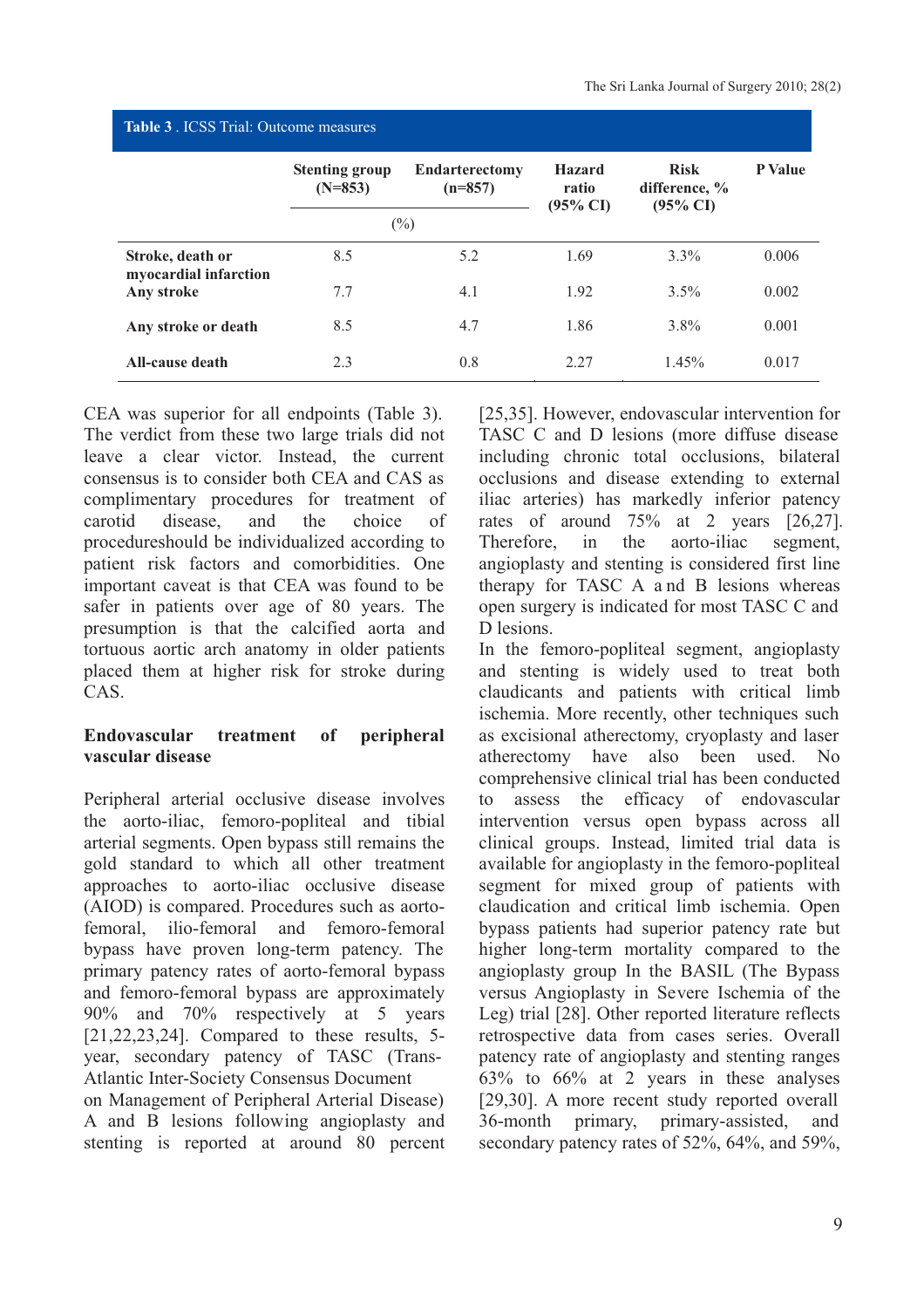respectively following primary stenting of superficial femoral artery [31]. This must be compared with femoro-popliteal bypass surgery, which has a reported 4-year patency of up to 80 percent. In spite of the paucity of high quality data, endovascular interventions have been widely adapted as the first line treatment approach to treat femoro-popliteal disease. For the patients, morbidity and mortality associated with open surgery and long hospital stay are avoided. In addition, endovascular intervention has enabled us to revascularize patients who are otherwise considered too-high risk for open surgery. For management of tibial occlusive arterial disease, there are very few durable treatment options. Many different endovascular interventions including atherectomy, angioplasty and laser treatments are performed [32]. None have proven to be durable. For limb salvage, open distal bypass remains the proven treatment. However, in major centers with experienced practitioners and close surveillance programs, encouraging results have been reported with tibial angioplasty. These patients however need many secondary interventions to ensure patency and amputation –free survival.

## **Endovascular surgery in other vascular beds**

Angioplasty and stenting of renal artery lesions is widely performed by interventionists and vascular surgeons all over the world. In general, renal artery revascularization for salvage of renal function or for treatment of hypertension remains controversial. Recently concluded Angioplasty and Stenting for Renal Artery Lesions (ASTRAL) trial showed no benefit following angioplasty and stenting for asymptomatic renal artery stenoses [33]. A multi-center, randomized trial looking at different endpoints is underway in the United States [34]. In other areas, the use of endovascular technique continues to expand: salvage of dialysis access grafts, treatment upper extremity arterial stenosis, endovenous ablation therapy for superficial venous reflux, and treatment of acute and chronic mesenteric ischemia. However, long-term data is not available to evaluate the efficacy of these approaches compared to standard open surgery.

#### **Summary**

Endovascular surgery is rapidly replacing open surgery as the primary means of providing therapy in many areas of vascular surgery. As a result, the modern vascular surgeon should be able to offer a full spectrum of treatment options ranging from percutaneous interventions to open surgery to his or her patients. At a recent meeting in the United States, a senior vascular surgeon remarked "vascular surgery is the most exciting field to be in practice today". By embracing endovascular surgery, modern vascular surgeons have expanded their scope of practice and treatment strategies by many folds. As an example, complex aortic aneurysms that could not be treated by open surgery are now being treated by combined endovascular and open surgical strategies, i.e. hybrid procedures. Typically, this involves excluding the affected aneurysmal segment with endografts while bypassing the critical aortic branches in that segment (i.e. renal, mesenteric, carotid or subclavian arteries, depending on the segment of the aorta excluded) using bypass grafts with inflow from either distal or proximal aorta. Therefore, the advent of endovascular surgery has not only improved treatment outcomes in many areas of vascular surgery, it has also vastly broadened our scope of treatment of vascular pathology. Future developments in technology, clinical practice and vascular surgical training will only serve to further enhance this very exciting facet of modern surgery.

## **References**

- 1. Parodi JC, Palmaz JC, Barone HD. Transfemoral intraluminal graft implantation for abdominal aortic aneurysm. Ann Vasc Surg 1991; 5:491- 499.
- 2. Palmaz JC, Sibbitt RR, Reuter SR, et al: Expandable intraluminal graft: a preliminary study. Radiology 1985; 156:73-77.
- 3. Greenberg RK, Sternbergh WC 3rd, Makaroun M, Ohki T, Chuter T, Bharadwaj P, Saunders A; Fenestrated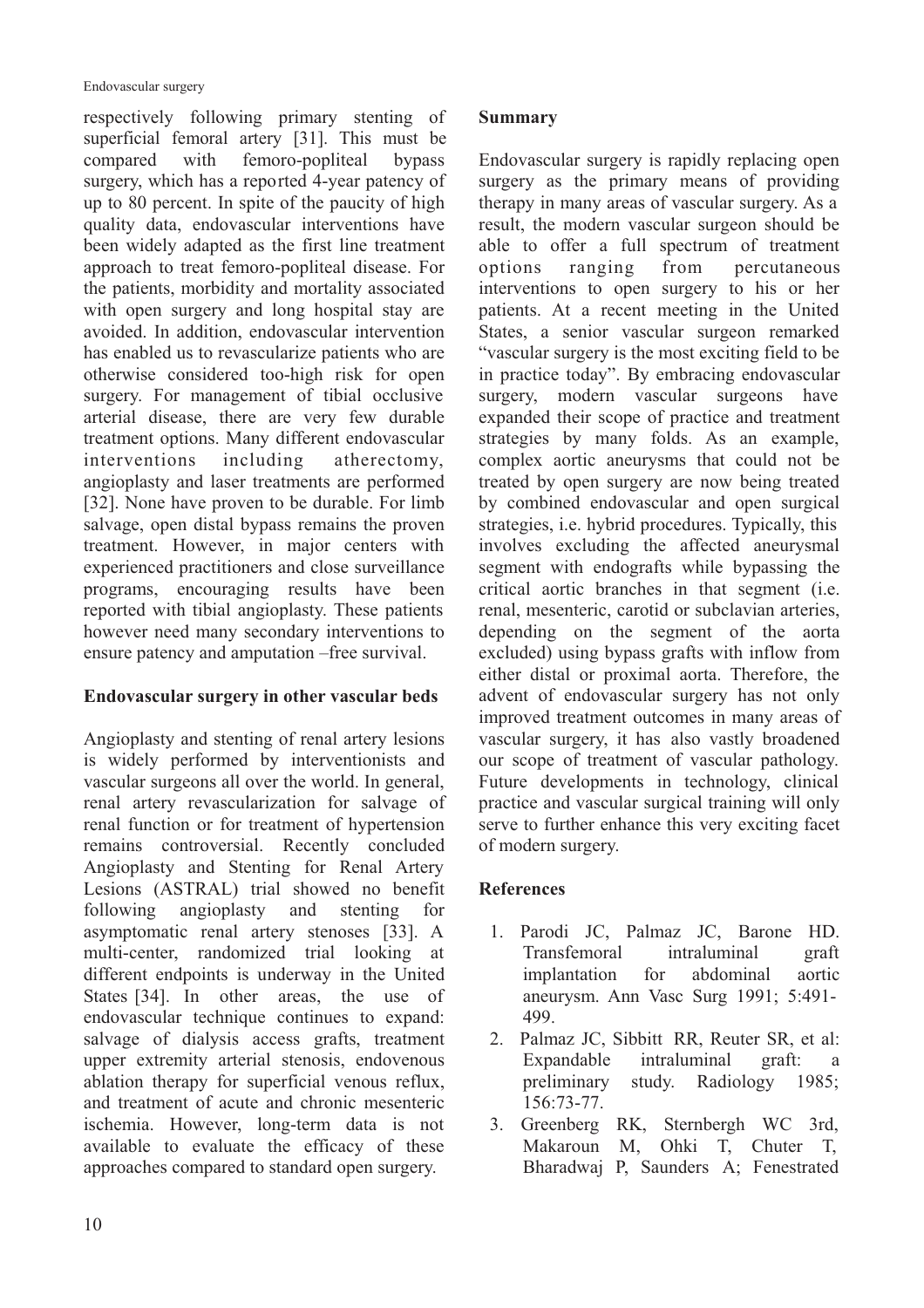Investigators. Intermediate results of a United States multicenter trial of fenestrated endograft repair for juxtarenal abdominal aortic aneurysms. J Vasc Surg. 2009 Oct; 50(4):730-737.

- 4. Zarins CK; AneuRx Clinical Investigators. The US AneuRx clinical trial: 6-year clinical update 2002. J Vasc Surg 2003; 37:904-908.
- 5. Greenhalgh RM, Brown LC, Kwong GP. Comparison of endovascular aneurysm repair with open repair in patients with abdominal aortic aneurysm (EVAR trial 1), 30-day operative mortality results: randomized controlled trial. Lancet 2004; 364:843-848.
- 6. Blankensteijn JD, de Jong S, Prinssen M, van der Ham A. Two year outcomes afterconventional or endovascular repair of abdominal aortic aneurysms. N Engl J Med 2005; 352:2398-2405.
- 7. Lederle FA, Freischlag JA, Kyriakides TC, Padberg FT Jr, Matsumura JS, Kohler TR, Lin PH, Jean-Claude JM, Cikrit DF, Swanson KM, Peduzzi PN. Open Versus Endovascular Repair (OVER) Veterans Affairs Cooperative Study Group. Outcomes following endovascular vs. open repair of abdominal aortic aneurysm: a randomized trial. JAMA. 2009; 302(14):1535-42.
- 8. Walsh SR, Tang TY, Sadat U. Endovascular stenting versus open surgery for thoracic aortic disease: systematic review and meta-analysis of perioperative results. J Vasc Surg 2008; 47:1094-1098.
- 9. Makaroun MS, Dillavou ED, Wheatley GH, Cambria RP. Five-year results of endovascular treatment with the Gore TAG device compared with open repair of thoracic aortic aneurysms. J Vasc Surg 2008; 47:912-918.
- 10. Verhoeven EL, Tielliu IF, Bos WT, Zeebregts CJ. Present and Future of Branched Stent Grafts in Thoracoabdominal Aortic Aneurysm Repair: A Single centre Experience. Eur J Vasc Endovasc Surg 2009; 38(2):155-161.
- 11. Drinkwater SL, Böckler D, Eckstein H.

The visceral hybrid repair of thoraco abdominal aortic aneurysms--a collaborative approach. Eur J Vasc Endovasc Surg 2009; 38(5):578-585.

- 12. Haulon S, D'Elia P, O'Brien N. Endovascular repair of thoracoabdominal aortic aneurysms. Eur J Vasc Endovasc Surg 2010; 39(2):171-178.
- 13. Greenberg RK, Sternbergh 3rd WC, Makaroun M. Intermediate results of a United States multicenter trial of fenestrated endograft repair for juxtarenal abdominal aortic aneurysms. Vasc Surg 2009; 50(4):730-737.
- 14. North American Symptomatic Carotid Endarterectomy Trial Collaborators. Beneficial effect of carotid endarterectomy in symptomatic patients with high-grade carotid stenosis.. N Engl J Med 1991; 325:445-453.
- 15. European Carotid Surgery Trialists' Collaborative Group. MRC European Carotid Surgery Trial: Interim results for symptomatic patients with severe (70- 99%) or with mild (0-29%) carotid stenosis. Lancet 1991; 337:1235-1243.
- 16. Executive Committee for the Asymptomatic Carotid Atherosclerosis Study. Endarterectomy for asymptomatic carotid artery stenosis. JAMA 1995; 273:1421-1428.
- 17. Randomised trial of endarterectomy for recently symptomatic carotid stenosis: final results of the MRC European Carotid Surgery Trial (ECST). Lancet 1998; 351:1379-1387.
- 18. Sidawy AN, Zwolak RM, White RA, Siami FS, Schermerhorn ML, Sicard GA. Outcomes Committee for the Society for Vascular Surgery. Risk-adjusted 30-day outcomes of carotid stenting and endarterectomy: results from the SVS Vascular Registry. J Vasc Surg 2009; 9(1):71- 9.
- 19. Silver FL, Mackey A, Clark WM, Brooks W, Timaran CH, Chiu D, Goldstein LB, Meschia JF, Ferguson RD, Moore WS, Howard G, Brott TG; CREST Investigators. Safety of stenting and endarterectomy by symptomatic status in